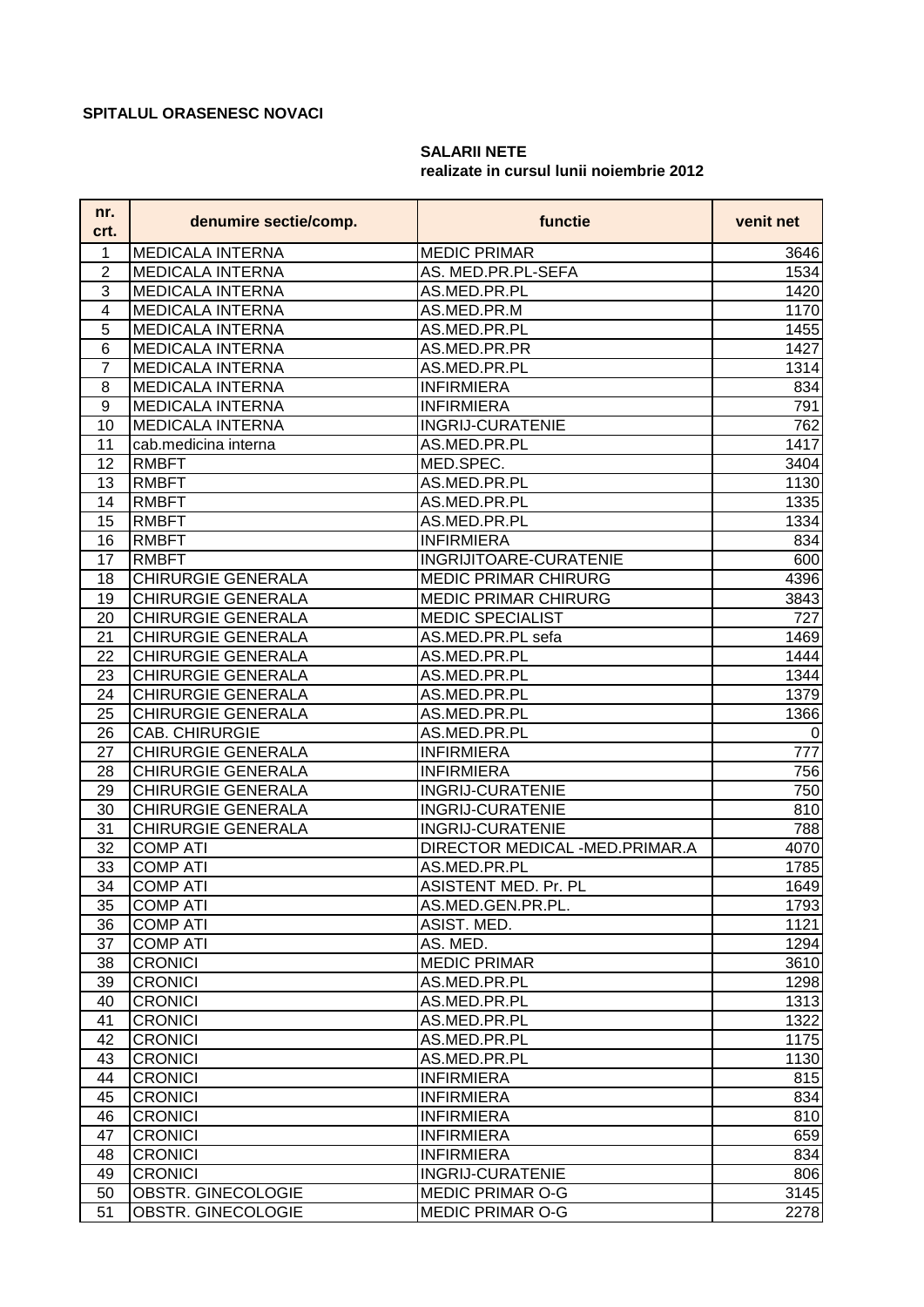| nr.<br>crt. | denumire sectie/comp.                          | functie                                    | venit net  |
|-------------|------------------------------------------------|--------------------------------------------|------------|
| 52          | OBSTR. GINECOLOGIE                             | MEDIC SPECIALIST OG                        | 1919       |
| 53          | OBSTR. GINECOLOGIE                             | AS.MED.PR.PL.                              | 1440       |
| 54          | OBSTR. GINECOLOGIE                             | AS.MED.PR.PL                               | 1413       |
| 55          | OBSTR. GINECOLOGIE                             | AS.MED.PR.PL                               | 1215       |
| 56          | OBSTR. GINECOLOGIE                             | <b>ASISTENT MEDICAL</b>                    | 1040       |
| 57          | OBSTR. GINECOLOGIE                             | <b>ASISTENTA MEDICALA</b>                  | 953        |
| 58          | CAB.GINECOLOGIE                                | ASIST.MED.PL                               | 1263       |
| 59          | OBSTR. GINECOLOGIE                             | <b>INGRIJ-CURATENIE</b>                    | 793        |
| 60          | OBSTR. GINECOLOGIE                             | <b>INGRIJ-CURATENIE</b>                    | 753        |
| 61          | <b>NEONATOLOGIE</b>                            | AS.MED.PR.PL.                              | 1345       |
| 62          | <b>PEDIATRIE</b>                               | MED.PRIM.                                  | 3388       |
| 63          | <b>PEDIATRIE</b>                               | <b>MEDIC PRIMAR</b>                        | 3259       |
| 64          | <b>PEDIATRIE</b>                               | AS.MED.PR.PL.sefa sectie                   | 1493       |
| 65          | PEDIATRIE                                      | AS.MED.PR.PL                               | 1449       |
| 66          | PEDIATRIE                                      | AS.MED.PR.PL                               | 1390       |
| 67          | <b>PEDIATRIE</b>                               | AS.MED.PR.PL                               | 1302       |
| 68          | <b>CAB. PEDIATRIE</b>                          | <b>ASISTENT MEDICAL</b>                    | 988        |
| 69          | <b>PEDIATRIE</b>                               | <b>INGRIJ-CURATENIE</b>                    | 793        |
| 70          | PEDIATRIE                                      | <b>INFIRMIERA</b>                          | 733        |
| 71          | <b>PEDIATRIE</b>                               | <b>INFIRMIERA</b>                          | 845        |
| 72          | PEDIATRIE                                      | <b>INGRIJ-CURATENIE</b>                    | 789        |
| 73          | LAB. ANALIZE MED                               | MEDIC SPEC                                 | 1757       |
| 74          | LAB. ANALIZE MED                               | CHIMIST.PR                                 | 1619       |
| 75          | <b>LAB. ANALIZE MED</b>                        | AS.MED.PR.PL                               | 1217       |
| 76          | LAB. ANALIZE MED                               | AS.MED.PR.PL                               | 1259       |
| 77          | LAB. ANALIZE MED                               | AS.MED.PR.PL                               | 1248       |
| 78          | <b>RADIOLOGIE</b>                              | <b>MEDIC PRIMAR RADIOLOGIE</b>             | 1004       |
| 79          | <b>RADIOLOGIE</b>                              | AS.MED.PR.PL                               | 1323       |
| 80          | <b>RADIOLOGIE</b>                              | AS.MED.PR.PL                               | 1291       |
| 81          | CPU                                            | medic specialist                           | 1875       |
| 82          | CPU                                            | AS.MED.PR.PL                               | 1829       |
| 83          | CPU                                            | AS.MED.PR.PL                               | 1611       |
| 84          | <b>CPU</b>                                     | AS.MED.PR.PL.                              | 1581       |
| 85          | CPU                                            | AS.MED.PR.PL                               | 1607       |
| 86          | <b>CPU</b>                                     | ASISTENT MEDICAL PRINCIPAL                 | 1595       |
| 87          | <b>CPU</b>                                     | <b>ASISTENT MEDICAL</b>                    | 976        |
| 88          | CPU                                            | <b>ASISTENT MEDICAL</b>                    | 980        |
| 89          | <b>STATISTICA</b>                              | STATISTICIAN.MED.PR                        |            |
| 90          | <b>STERILIZARE</b>                             | ASISITENT MEDICAL PR PL                    | 1346       |
| 91          | <b>STERILIZARE</b>                             | AS.MED.PR.PL                               | 1396       |
| 92          | <b>STERILIZARE</b>                             | AS.MED.PR.PL                               | 1322       |
| 93          | <b>BLOC ALIMENTAR</b>                          | AS.MED.PR.PL                               | 1131       |
| 94          | <b>BLOC ALIMENTAR</b>                          | AS.MED.PR.PL                               | 1122       |
| 95          | <b>BLOC ALIMENTAR</b>                          | <b>BUCATAR munc.III</b>                    | 841<br>962 |
| 96          | <b>BLOC ALIMENTAR</b><br><b>BLOC ALIMENTAR</b> | <b>MUNCITOR III</b>                        |            |
| 97<br>98    | <b>BLOC ALIMENTAR</b>                          | <b>MUNCITOR III</b><br><b>MUNCITOR III</b> | 937<br>962 |
|             | <b>SPALATORIE</b>                              | SPALATOREASA-GEST                          |            |
| 99<br>100   | <b>SPALATORIE</b>                              | <b>SPALATOREASA</b>                        | 719<br>679 |
|             | <b>MUNCITORI</b>                               | LENJEREASA                                 | 772        |
| 101<br>102  | <b>CONTABILITATE</b>                           | <b>MANAGER</b>                             | 4564       |
| 103         | <b>CONTABILITATE</b>                           | DIR.FINANC.CONTAB                          | 3833       |
| 104         | <b>CONTABILITATE</b>                           | <b>ECONOMIST II</b>                        | 2639       |
| 105         | <b>CONTABILITATE</b>                           | <b>ECONOMIST IA</b>                        | 1726       |
|             | <b>RESURSE UMANE</b>                           | <b>ECONOMIST II</b>                        | 1182       |
| 106         | <b>RESURSE UMANE</b>                           | <b>ECONOMIST II</b>                        | 1101       |
| 107<br>108  | <b>APROVIZIONARE</b>                           | <b>ECONOMIST II</b>                        |            |
|             |                                                |                                            | 1245       |